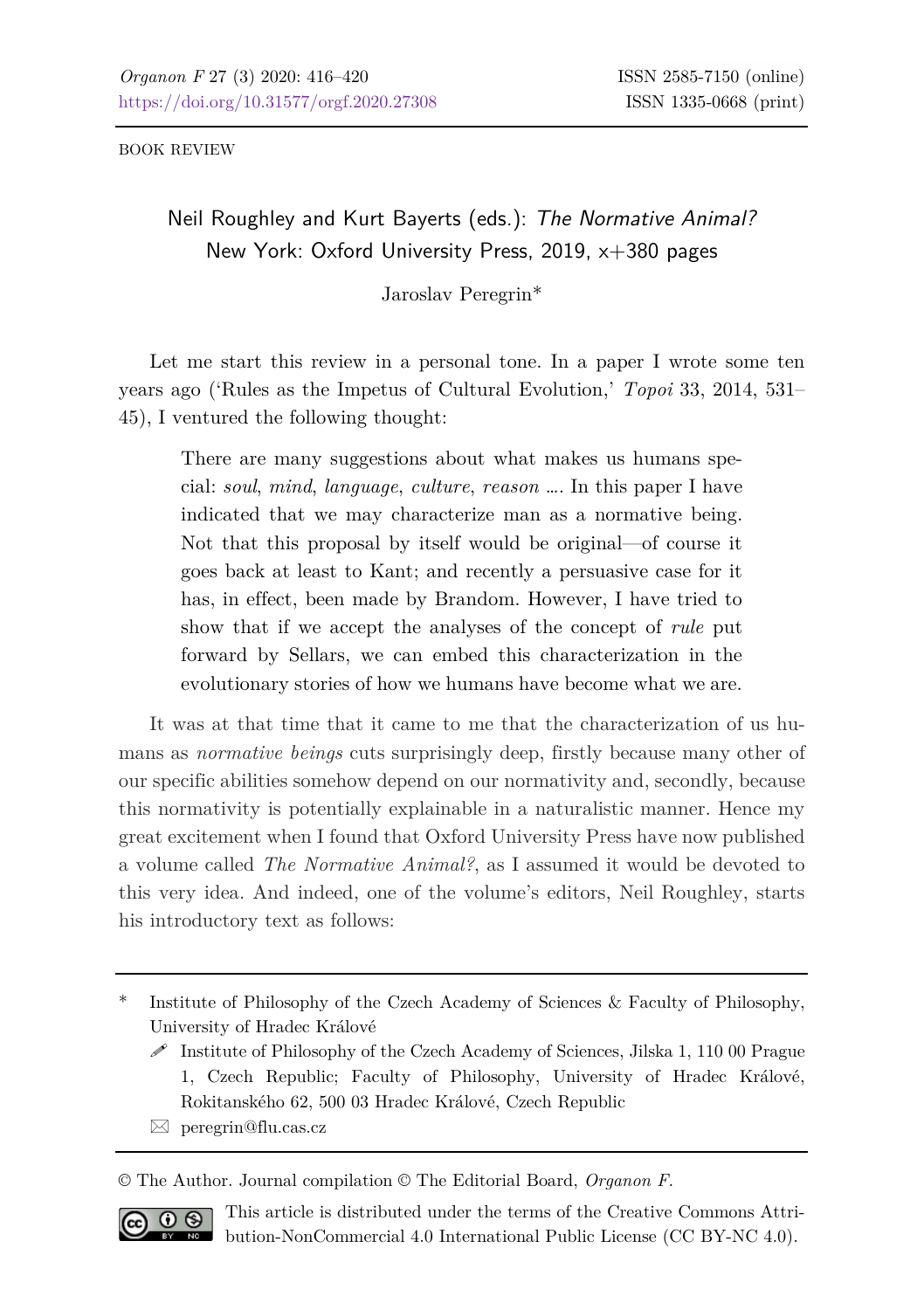Humans, it has often been claimed, are characteristically or even essentially rational, linguistic, social, or moral creatures. If these characterisations are intended to name the essence or nature of being human, however understood, then they would appear to be in conflict. This volume is built around the question of whether these characterisations may not turn out to be compatible because they all ground in a more basic feature: that of being creatures whose lives are structured at a fundamental level by their relationships to norms. The various capacities singled out by talk of rational, linguistic, social, or moral animals might then all essentially involve the orientation to obligations, permissions, and prohibitions. If this is so, then perhaps it is a basic susceptibility, or proclivity to the normative or deontic regulation of thought and behaviour that enables humans to develop the various traditionally emphasised features of their life form.

This, obviously, echoes my own musings about the import of normativity, so it fueled my keenness to see whether the papers assembled in the volume manage to put such musings on a more solid foundation. After reading the book, my impression is that they do in some partial areas, but that the question about the depth of the fundamental level (as referred to above in the introductory text) is not broached quite satisfactorily yet.

In the introductory essay which, together with a general introduction to the papers collected in the volume, constitutes the first part of the book, Neil Roughley provides a useful disambiguation of the concept of "normative creatures," namely as

- (NA1) The creatures are beings to whom the norms *apply*.
- (NA2) The creatures *regulate* their behaviour in line with what they take to be normatively required of them.
- (NA3) The creatures are in some sense *creators* and *upholders* of the norms.
- (NA4) The creatures are *enforcers* of the norms.

He himself considers (NA2) as crucial. (Here, I must admit, I disagree: personally, I would go for (NA3), which, in my view, involves (NA4). If one opts for either (NA1) or (NA2) as crucial, then a separate explanation is needed to account for how the norms we humans obey ever came into being.) Roughley also discusses the three kinds of norms to which the ensuing book parts are devoted: social norms, moral norms, and linguistic norms.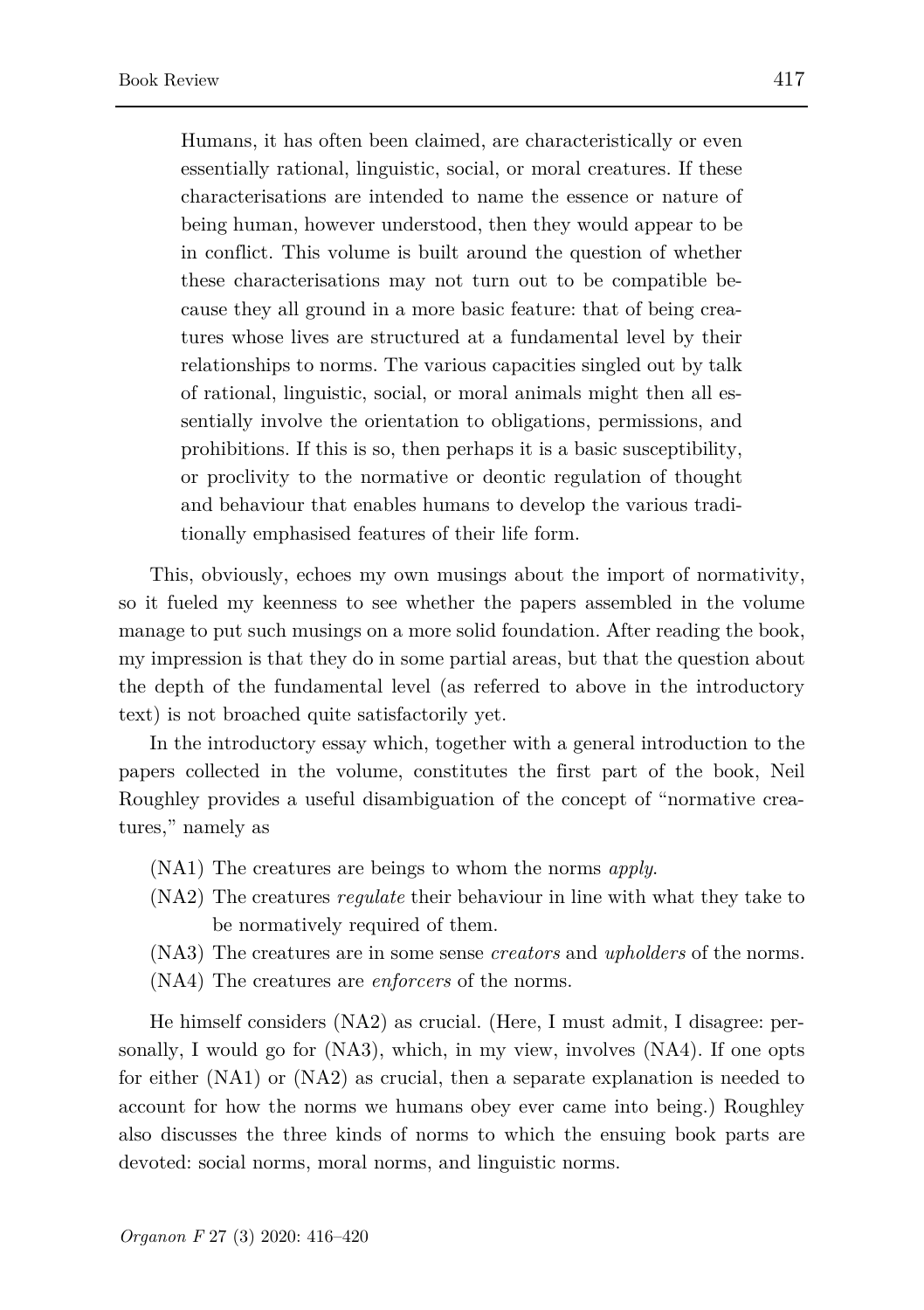Of the papers in the next part, devoted to social norms, the last is the one I find the most interesting. It is written by two prominent members of the former Leipzig group around Michael Tomasello, namely Marco Schmidt and Hannes Rakoczy, who have been studying the ontogenesis of normativity for over a decade. In their current contribution ('On the Uniqueness of Human Normative Attitudes'), they summarize the results of their experiments with children and draw some important conclusions. The concept they focus on is that of having a *normative attitude*: the tendency to divert fellow beings either away or toward various courses of action. It is the awakening of these attitudes that the authors claim marks the early ontogenesis of us humans and makes us the normative beings we are. I think this empirical approach to normativity has a dual significance: on the one hand, normative attitudes can be seen as constitutive of implicit rules which, in turn, can be seen as underlying all rules; while also, on the other hand, they can be seen as something explainable in purely naturalistic terms.

Another interesting paper in this part is the first contribution by Peter M. Kappeler, Claudia Fichtel, and Carel P. van Schaik ('There Ought to Be Roots: Evolutionary Precursors of Social Norms and Conventions in Non-Human Primates'). These authors, too, stress the importance of normative attitudes (though they do not call them so): they suggest that normativity consists in the expectations of individuals in respect to the courses of actions of others, and claim that such expectations can be diagnosed only in terms of the perceivable reactions of the individuals to the violations of such expectations. The authors also try to identify the pre-normative components out of which our normativity has been assembled; which they see especially in dyadic interactions.

This part of the book also gives us contributions from two other authors, Christoph Antweiler ('On the Human Addiction to Norms') and Karl Mertens ('On the Identification and Analysis of Social Norms and the Heuristic Relevance of Deviant Behaviour'), who address normativity and its role within human communities mostly from the viewpoint of philosophy and cultural anthropology.

The third part of the book, devoted to moral norms, cannot fail to reflect the ongoing discussion concerning the question whether moral norms constitute a specific kind of norm or whether they are merely a loosely delimited "core" of social norms. That moral norms are *sui generis* is defended by this part's introductory paper, 'The Evolution of Human Normativity: The Role of Prosociality and Reputation Management' by Carel P. van Schaik and Judith M. Burkart.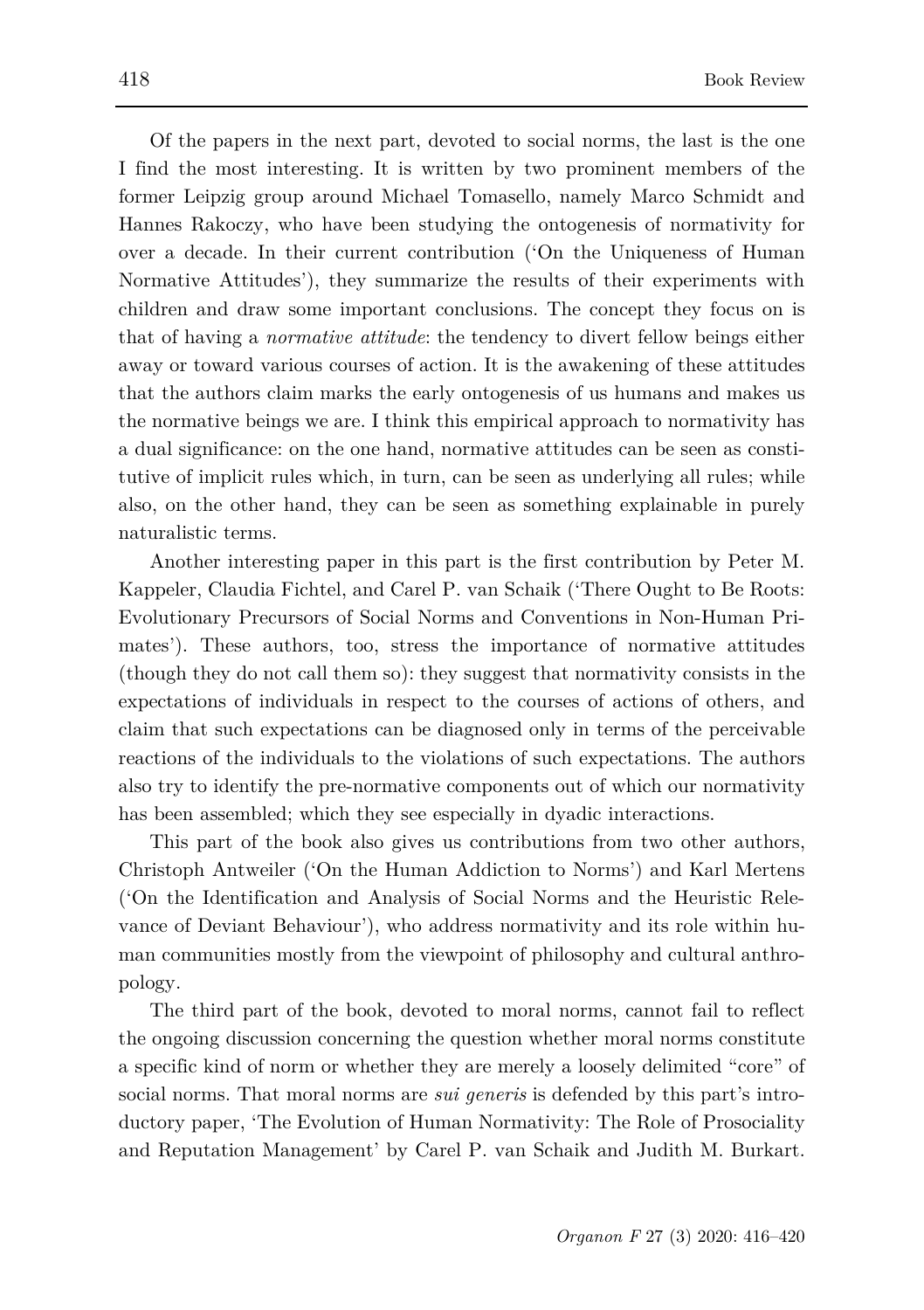The authors argue that moral norms are the only *genuine* norms, the existence of which was necessitated by the organization of the communities of our ancestors, all other norms then arising as their relaxed variants. Karl Bayertz, in the next contribution ('The emergence of moral normativity'), defends the opposite standpoint: according to him, moral norms have developed out of the more broadly social ones especially in connection with the onset of language. Something similar is claimed also by the author of the following paper ('Joint Activities and Moral Obligation'), Holmer Steinfath, who, likewise, stresses the role of language within the emergence of moral norms out of the social ones. He is convinced that the importance of language consists especially in that it allows us to produce justifications. The last two chapters of this part of the book ('The Development of Domains of Moral and Conventional Norms, Coordination in Decision-Making, and the Implications of Social Opposition' by Elliot Turiel and Audun Dahl, and 'Moral Obligation from the Outside In' by Neil Roughley), argue that social and moral rules are quite different species, neither of them being an outgrowth of the other.

The fourth and last part of the volume, devoted to linguistic rules, starts with a contribution by Nicola Kompa ('Language evolution and linguistic norms'), who argues that it is rules that make it possible to turn signals into symbols (to allow them to acquire a conventional meaning that is stable) and in this sense they underlie language. A similar picture is drawn by N. J. Enfield and Jack Sidnell ('The normative nature of language'), who also use the Peircean conceptual framework. They claim that "whenever a word is used, that word will dependably invoke a definable core idea in the minds of people who hear the word being used" and insist that "the norm-governed flow of sequences of social interaction provides a matrix in which norms of language are used for regimenting the use of language, and thereby concretizing these norms in the form of semantic conventions." Anne Reboul ('Can there be linguistic norms?'), in contrast to this, rejects normativity as a substantial ingredient of language. In the last paper of this part of the book, Hanjo Glock's 'The normativity of meaning revisited,' the author reviews and elaborates on some philosophical arguments, going back to Wittgenstein, for the normativity of meaning.

The question whether we humans are normative animals can be construed in various, weaker and stronger, senses. In the weakest sense, the question asks whether we are able, perhaps in contrast to other animals, to abide by norms; and needless to say that to this the answer is positive. In a stronger sense, the question asks whether normativity is a ubiquitous feature of human life form.